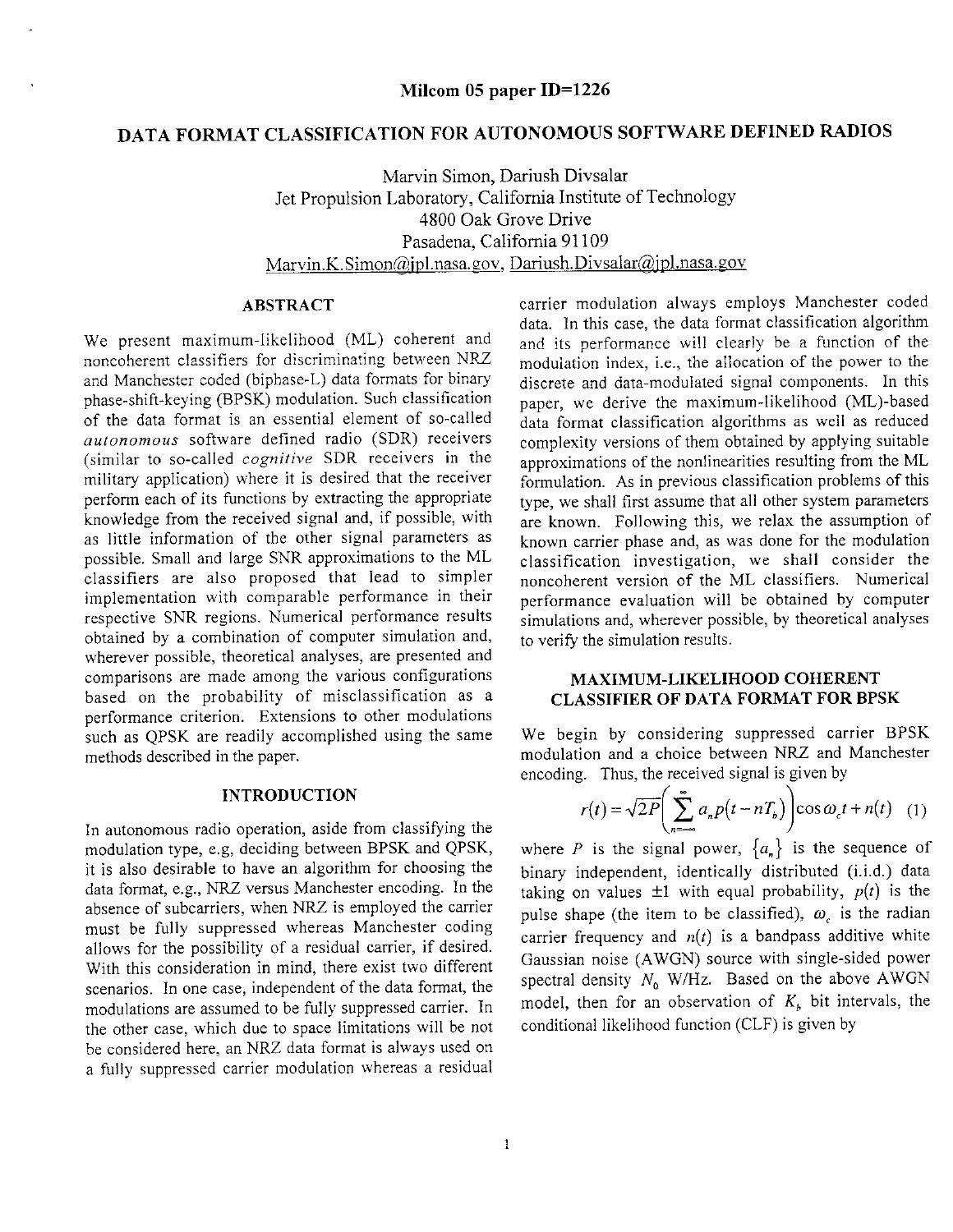$$
p(r(t)|\{a_n\}, p(t))
$$
  
=  $\frac{1}{\sqrt{\pi N_0}} \exp\left(-\frac{1}{N_0} \int_0^{K_b T_b} \left[r(t) - \sqrt{2P}\left(\sum_{n=-\infty}^{\infty} a_n p(t - nT_b)\right) \cos \omega_c t\right]^2 dt\right)^{1/2}$   
=  $C \prod_{k=0}^{K_b - 1} \exp\left(\frac{2\sqrt{2P}}{N_0} a_k \int_{kT_b}^{(k+1)T_b} r(t) p(t - kT_b) \cos \omega_c t dt\right)$ 

where  $C$  is a constant that has no bearing on the classification. Averaging over the i.i.d. data sequence gives

$$
p(r(t)|p(t)) = C \prod_{k=0}^{K_b-1} \cosh\left(\frac{2\sqrt{2P}}{N_0} \int_{kT_b}^{(k+1)T_b} r(t)p(t-kT_b)\cos\omega_c t dt\right)
$$
(3)

Finally, taking the logarithm of **(3),** we obtain the loglikelihood function (LLF)

$$
A \triangleq \ln p(r(t)|p(t)) = \sum_{k=0}^{K-1} \ln \cosh \left( \frac{2\sqrt{2P}}{N_0} \int_{kT_k}^{(k+1)T_k} r(t) p(t-kT) \cos \omega_t dt \right) (4)
$$

where we have ignored the additive constant  $\ln C$ .

For NRZ data,  $p(t)$  is a unit rectangular pulse of duration  $T<sub>b</sub>$ , i.e,

function 
$$
T_b
$$
, i.e.

\n
$$
p_1(t) = \begin{cases} 1, & 0 \le t \le T_b \\ 0, & \text{otherwise} \end{cases}
$$
\nFor Manchester encoded data.  $p(t)$  is a unit square-wave.

pulse of duration  $T<sub>b</sub>$ , i.e,

$$
p_2(t) = \begin{cases} 1, & 0 \le t \le T_b / 2 \\ -1, & T_b / 2 \le t \le T_b \end{cases}
$$
 (6)

Thus, defining the received observables

$$
r_{k}(l) \triangleq \int_{kT_{b}}^{(k+1)T_{b}} r(t) p_{i}(t - kT_{b}) \cos \omega_{c} t dt
$$
  
= 
$$
\begin{cases} \int_{kT_{b}}^{(k+1)T_{b}} r(t) \cos \omega_{c} t dt; l = 1\\ \int_{kT_{b}}^{(k+1)T_{b}} r(t) \cos \omega_{c} t dt - \int_{(k+1/2)T_{b}}^{(k+1)T_{b}} r(t) \cos \omega_{c} t dt; l = 2 \end{cases}
$$
(7)

then a classification choice between the two pulses shapes based on the LLF would be to choose Manchester if

$$
\sum_{k=0}^{K_n-1} \ln \cosh \left( \frac{2\sqrt{2P}}{N_0} r_k(1) \right) < \sum_{k=0}^{K_n-1} \ln \cosh \left( \frac{2\sqrt{2P}}{N_0} r_k(2) \right) \tag{8}
$$

Othenvise, choose NRZ.

# **REDUCED COMPLEXITY DATA FORMAT BPSK CLASSIFIERS**

To simplify the form of the classification rule in **(8),** we replace the  $ln \cosh(\cdot)$  function by its small and large argument approximations. In particular,

$$
\ln \cosh x \approx \begin{cases} x^2 / 2; x \text{ small} \\ |x| - \ln 2; x \text{ large} \end{cases}
$$
(9)

Thus, for low SNR, (8) simpIifies to

$$
\sum_{k=0}^{K_h-1} \left( \int_{kT_b}^{(k+1)T_b} r(t) \cos \omega_c t dt \right)^2
$$
\n
$$
< \sum_{k=0}^{K_b-1} \left( \int_{kT_b}^{(k+1/2)T_b} r(t) \cos \omega_c t dt - \int_{(k+1/2)T_b}^{(k+1)T_b} r(t) \cos \omega_c t dt \right)^2
$$
\n(10)

or, equivalently

$$
\sum_{k=0}^{K_b-1} \int_{kT_b}^{(k+1/2)T_b} r(t) \cos \omega_c t dt \int_{(k+1/2)T_b}^{(k+1)T_b} r(\tau) \cos \omega_c \tau d\tau < 0 \qquad (11)
$$

For high SNR, (8) reduces to

$$
\sum_{k=0}^{K_b-1} \left| \int_{kT_b}^{(k+1/2)T_b} r(t) \cos \omega_c t dt + \int_{(k+1/2)T_b}^{(k+1)T_b} r(t) \cos \omega_c t dt \right|
$$
  

$$
< \sum_{k=0}^{K_b-1} \left| \int_{kT_b}^{(k+1/2)T_b} r(t) \cos \omega_c t dt - \int_{(k+1/2)T_b}^{(k+1)T_b} r(t) \cos \omega_c t dt \right|
$$
(12)

Note rhai whiie the optimum classifier of (8) requires knowledge of SNR, the reduced-complexity classifiers of (10) and (12) do not. Figure 1 is a block diagram of the implementation of the low and high SNR classifiers defined by  $(11)$  and  $(12)$ .

# **PROBABILITY OF MISCLASSIFICATION FOR COHERENT BPSK**

To illustrate the behavior of the misclassification probability,  $P_M$ , with signal-to-noise ratio (SNR), we consider the low SNR case and evaluate first the probability of the event in **(1** I) given that the transmitted data sequence was in fact NRZ encoded. In particular, we recognize that given a particular data sequence of *K,* bits,

$$
X_{ck} = \int_{kT_b}^{(k+1/2)T_b} r(t) \cos \omega_c t dt, Y_{ck} = \int_{(k+1/2)T_b}^{(k+1)T_b} r(\tau) \cos \omega_c t d\tau;
$$

 $k = 0, 1, \dots, K<sub>b</sub> - 1$  are mutually independent and identically distributed (i.i.d.) Gaussian random variables (RVs). Thus, the LLF

$$
D = \sum_{k=0}^{K_b - 1} \int_{kT_b}^{(k+1/2)T_b} r(t) \cos \omega_c t dt \int_{(k+1/2)T_b}^{(k+1)T_b} r(\tau) \cos \omega_c \tau d\tau
$$
  
= 
$$
\sum_{k=0}^{K_b - 1} X_{ck} Y_{ck}
$$
 (13)

is a special case of a quadratic form of *real* Gaussian RVs and the probability of the event in (11), namely,  $Pr\{D < 0\}$ can be evaluated in closed form by applying the results in [I, Appendix B] and the additional simplification of these in [2, Appendix **9A].** To see this connection, we define the complex Gaussian RVs  $X_k = X_{ck} + jX_{c,k+1}, Y_k = Y_{ck} + jY_{c,k+1}.$ Then, the complex quadratic form  $X_k Y_k^* + X_k^* Y_k$ . is equal to  $2(X_{ck}Y_{ck} + X_{c,k+1}Y_{c,k+1})$ . Arbitrarily assuming  $K_b$  is even, then we can rewrite  $D$  of (13) as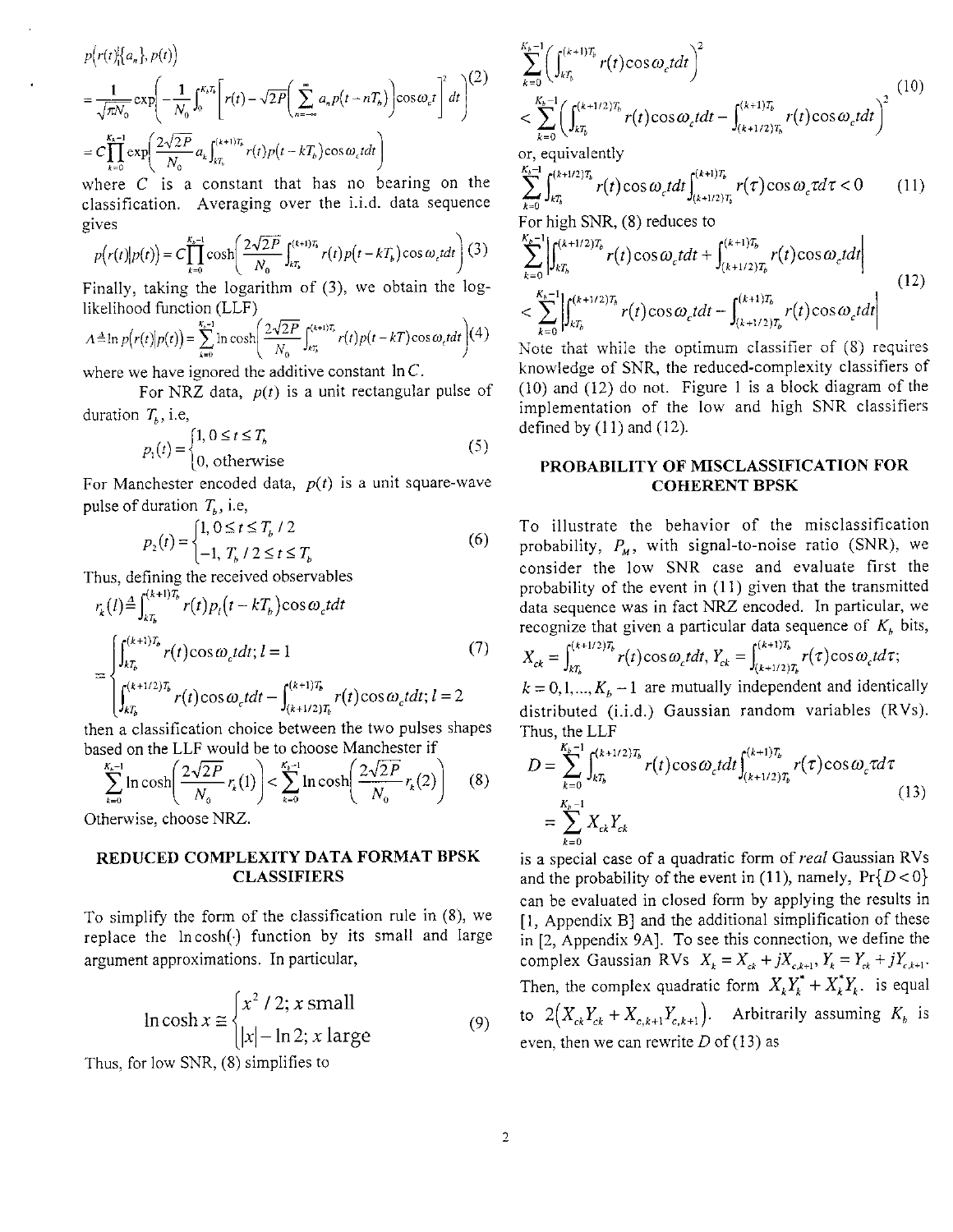$$
D = \frac{1}{2} \sum_{k=0}^{K_k/2-1} \left( X_k Y_k^* + X_k^* Y_k \right) \tag{14}
$$

Comparing (14) with [I, Eq. (B.l)] we see that the former is a special case of the latter corresponding to  $A = B = 0, C = 1/2$ . Specifically, making use of the first and second moments of  $X_k$  and  $Y_k$  given by

$$
\overline{X}_k = \overline{Y}_k = (a_k + ja_{k+1})\sqrt{P/8T_b}
$$
\n
$$
\mu_{xx} = \frac{1}{2}E\left\{\left|X_k - \overline{X}_k\right|^2\right\} = N_0T_b/8
$$
\n
$$
\mu_{yy} = \frac{1}{2}E\left\{\left|Y_{ck} - \overline{Y}_{ck}\right|^2\right\} = N_0T_b/8
$$
\n
$$
\mu_{xy} = \frac{1}{2}E\left\{\left(X_{ck} - \overline{X}_{ck}\right)\left(Y_{ck} - \overline{Y}_{ck}\right)^*\right\} = 0
$$
\n(15)

then from  $[2, Eq. (9A.15)]$ 

$$
P_M(1) = \frac{1}{2} + \frac{1}{2^{K_b - 1}} \sum_{k=1}^{K_b - 2} \binom{K_b - 1}{K_b - 2 - k} Q_k(a, b) - Q_k(b, a) \tag{16}
$$

where  $Q<sub>k</sub>(a,b)$  is the kth-order Marcum Q-function and

$$
a = \sqrt{\frac{v(\xi_1 v - \xi_2)}{2}}, b = \sqrt{\frac{v(\xi_1 v + \xi_2)}{2}} \tag{17}
$$

with

$$
\nu = \sqrt{\frac{1}{\mu_{xx}\mu_{yy}}} = \frac{8}{N_0 T_b}
$$
  
\n
$$
\xi_1 = \frac{1}{2} \sum_{k=0}^{K_b/2-1} \left( \left| \overline{X}_{ck} \right|^2 \mu_{yy} + \left| \overline{Y}_{ck} \right|^2 \mu_{xx} \right) = K_b \frac{PT_b^3 N_0}{64}
$$
(18)  
\n
$$
\xi_2 = \sum_{k=0}^{K_b/2-1} \left| \overline{X}_{ck} \right| \left| \overline{Y}_{ck} \right| = K_b \frac{PT_b^2}{8}
$$

Substituting  $(18)$  into  $(17)$  gives

$$
a = 0, b = \sqrt{K_b(PT_b / N_0)} = \sqrt{K_b(E_b / N_0)}
$$
(19)

However,

$$
Q_k(0,b) = \sum_{n=0}^{k-1} \exp\left(-\frac{b^2}{2}\right) \frac{\left(b^2/2\right)^n}{n!}
$$
 (20)

 $Q_{\mu}(b,0) = 1$ 

Thus, using  $(19)$  and  $(20)$  in  $(16)$  gives the desired result

$$
P_M(1) = \frac{1}{2} + \frac{1}{2^{K_b - 1}} \sum_{k=1}^{K_b - 1} \binom{K_b - 1}{K_b / 2 - k}
$$
  
 
$$
\times \left[ \sum_{n=0}^{k-1} \exp\left(-\frac{K_b E_b}{2N_0}\right) \frac{\left(K_b E_b / 2N_0\right)^n}{n!} - 1 \right]
$$
(21)

Noting that

$$
\sum_{k=1}^{K_b/2} \binom{K_b - 1}{K_b / 2 - k} = 2^{K_b - 2} \tag{22}
$$

then  $(21)$  further simplifies to

$$
P_{M}(1) = \frac{1}{2^{K_b - 1}} \sum_{k=1}^{K_b/2} \binom{K_b - 1}{K_b / 2 - k} \sum_{n=0}^{k-1} \exp\left(-\frac{K_b E_b}{2N_0}\right) \frac{\left(K_b E_b / 2N_0\right)^n}{n!}
$$
\n(23)

To compute the probability of choosing NRZ when in fact Manchester is the true encoding, we need to when in fact Manchester is the true encoding, we need to valuate  $Pr\{D \ge 0\} = 1 - Pr\{D < 0\}$  when instead of (15) we have

$$
\Pr\{D \ge 0\} = 1 - \Pr\{D < 0\} \quad \text{when instead of (13)}\n\overline{X}_k = (a_k + ja_{k+1})\sqrt{P/S}T_k
$$
\n
$$
\overline{Y}_k = -(a_k + ja_{k+1})\sqrt{P/S}T_k
$$
\n(24)

Since the impact of the negative mean for  $\overline{Y}_k$  in (24) is to reverse the sign of  $\xi_2$  in (18), then we immediately conclude that for this case the values of  $a$  and  $b$  in (19) merely switch roIes, i.e.,

$$
a = \sqrt{K_b(E_b/N_0)}, b = 0
$$
 (25)

Substituting these values in (16) now gives

$$
P_M(2) = 1 - \left\{ \frac{1}{2} + \frac{1}{2^{K_b - 1}} \sum_{k=1}^{K_b / 2} \binom{K_b - 1}{K_b / 2 - k} \right\}
$$
  
 
$$
\times \left[ 1 - \sum_{n=0}^{K - 1} \exp\left( -\frac{K_b E_b}{2N_0} \right) \frac{\left( K_b E_b / 2N_0 \right)^n}{n!} \right] \right\}
$$
(26)

which again simplifies to

$$
P_M(2) = \frac{1}{2^{K_b - 1}} \sum_{k=1}^{K_b/2} \binom{K_b - 1}{K_b / 2 - k} \sum_{n=0}^{k-1} \exp\left(-\frac{K_b E_b}{2N_0}\right) \frac{\left(K_b E_b / 2N_0\right)^n}{n!}
$$
\n(27)

Since (23) and (27) are identical, the average probability of mismatch,  $P_M$  is then either of the two results.

Illustrated in Fig. 2 are numerical results for the misclassification probability obtained by computer simulation for the optimum and reduced-complexity data format classifiers as given by  $(8)$ ,  $(11)$  and  $(12)$ . Also illustrated are the numerical results obtained from the closed-form analytical solution given in (23) for the low SNR reduced-complexity scheme. As can be seen, the agreement between theoretical and simulated results is exact. Furthermore, the difference in performance between the optimum and reduced-complexity classifiers is quite small over a large range of SNRs.

# MAXIMUM-LIKELIHOOD NONCOHERENT CLASSIFIER OF DATA FORMAT FOR BPSK

Here we assume that the carrier has a random phase,  $\theta$ , that is unknown and uniformly distributed. Thus, the received signal of **(1** ) is now modeled as

$$
r(t) = \sqrt{2P} \left( \sum_{n=-\infty}^{\infty} a_n p(t - nT_b) \right) \cos(\omega_c t + \theta) + n(t) \tag{28}
$$

and the corresponding CLF becomes

$$
p(r(t)|\{a_n\}, p(t), \theta)
$$
  
= 
$$
C \prod_{k=0}^{K_b-1} \exp \left( \frac{2\sqrt{2P}}{N_0} a_k \int_{kT_b}^{(k+1)T_b} r(t) p(t - kT_b) \cos(\omega_c t + \theta) dt \right)^{(29)}
$$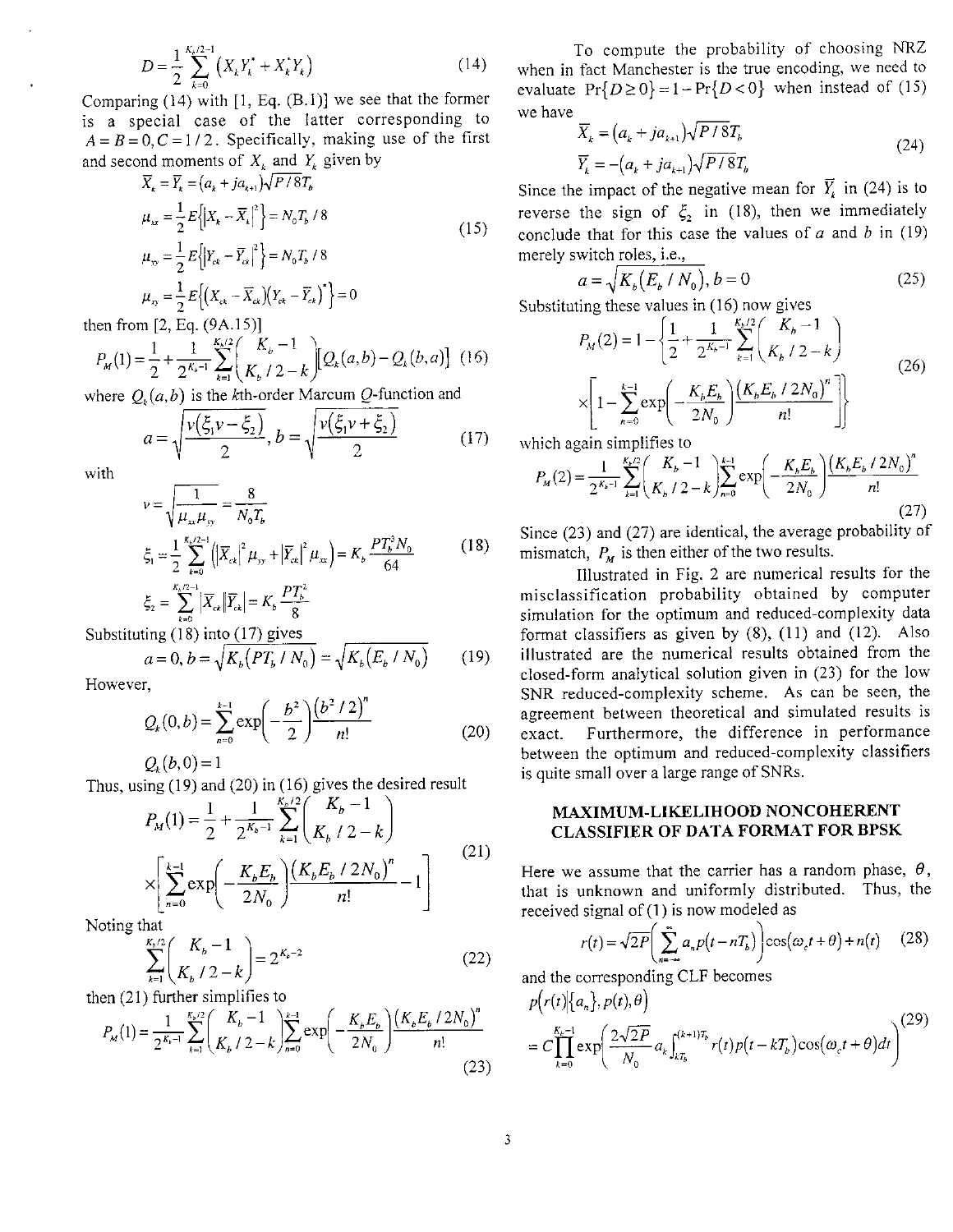At this point we have the option of first averaging over the random carrier phase and then the data or vice versa. Considering the first option, we start by rewriting (29) as  $p(r(t)|\{a_n\}, p(t), \theta)$ 

$$
= C \exp \left( \frac{2\sqrt{2P}}{N_0} \sqrt{\left( \sum_{k=0}^{K_b-1} a_k r_{ck} \right)^2 + \left( \sum_{k=0}^{K_b-1} a_k r_{sk} \right)^2} \cos(\theta + \eta) \right);
$$
\n
$$
\eta = \tan^{-1} \frac{\sum_{k=0}^{K_b-1} a_k r_{sk}}{\sum_{k=0}^{K_b-1} a_k r_{ck}}
$$

Averaging over the carrier phase results in (ignoring constants)

$$
p(r(t)|\{a_n\}, p(t)) = I_0\left(\frac{2\sqrt{2P}}{N_0}\sqrt{\left(\sum_{k=0}^{K_b-1} a_k r_{ck}\right)^2 + \left(\sum_{k=0}^{K_b-1} a_k r_{sk}\right)^2}\right)(31)
$$

where  $I_0(\cdot)$  is the zero order modified Bessel function of the first kind. Unfortunately, the average over the data sequence cannot be obtained in closed form. Hence, the classification algorithm can only be stated as follows: Given that NRZ was transmitted, choose the Manchester format if

$$
E\left\{I_0\left(\frac{2\sqrt{2P}}{N_0}\sqrt{\left(\sum_{k=0}^{K_b-1}a_kr_{ck}(1)\right)^2+\left(\sum_{k=0}^{K_b-1}a_kr_{sk}(1)\right)^2}\right)\right\}
$$
  

$$
< E\left\{I_0\left(\frac{2\sqrt{2P}}{N_0}\sqrt{\left(\sum_{k=0}^{K_b-1}a_kr_{ck}(2)\right)^2+\left(\sum_{k=0}^{K_b-1}a_kr_{sk}(2)\right)^2}\right)\right\}
$$
(32)

where  $E\{\cdot\}$  denotes expectation over the data sequence  $\mathbf{a} = (a_0, a_1, \dots, a_{K_n-1})$ . Otherwise, choose NRZ.

Consider now the second option where we first average over the data sequence. Then,  $p(r(t)|p(t),\theta)$ 

$$
= C \prod_{k=0}^{K_h-1} E \left\{ \exp \left( \frac{2\sqrt{2P}}{N_0} a_k \int_{kT_k}^{(k+1)T_h} r(t) p(t - kT_b) \cos(\omega_c t + \theta) dt \right) \right\}
$$
  
=  $C \exp \left[ \sum_{k=0}^{K_h-1} \ln \cosh \left( \frac{2\sqrt{2P}}{N_0} \int_{kT_h}^{(k+1)T_h} r(t) p(t - kT_b) \cos(\omega_c t + \theta) dt \right) \right]$  (33)

Thus, a classification between NRZ and Manchester encoding would be based on a comparison of

$$
E\left\{\exp\left[\sum_{k=0}^{K_b-1} \ln \cosh\left(\frac{2\sqrt{2P}}{N_0}\int_{kT_b}^{(k+1)T_b} r(t)p_1(t-kT_b)\cos(\omega_c t+\theta)dt\right)\right]\right\}
$$
 with

$$
E_{\theta}\left\{\exp\left[\frac{K_b-1}{k=0}\ln\cosh\left(\frac{2\sqrt{2P}}{N_0}\int_{kT_b}^{(k+1)T_b}r(t)p_2(t-kT_b)\cos(\omega_ct+\theta)dt\right)\right]\right\}
$$

To simplify matters, before averaging over the carrier phase, one must employ the approximations to the nonlinearities given in (9). In particular, for Iow SNR we have

$$
p(r(t)|p(t))
$$
\n
$$
= E\left\{\exp\left[\frac{1}{2}\sum_{k=0}^{K_b-1} \left(\frac{2\sqrt{2P}}{N_0}\int_{kT_b}^{(k+1)T_b} r(t)p(t-kT_b)\cos(\omega_c t+\theta)dt\right)^2\right]\right\}
$$
\n
$$
= \exp\left[\frac{2P}{N_0^2}\sum_{k=0}^{K_b-1} (r_{ck}^2 + r_{sk}^2)\right]
$$
\n
$$
\times I_0 \left(\frac{2P}{N_0^2}\sqrt{\left(\sum_{k=0}^{K_b-1} (r_{ck}^2 + r_{sk}^2)\cos 2\eta_k\right)^2 + \left(\sum_{k=0}^{K_b-1} (r_{ck}^2 + r_{sk}^2)\sin 2\eta_k\right)^2}\right)
$$
\n(34)

where

$$
\eta_k = \tan^{-1} \frac{r_{sk}}{r_{ck}} \tag{35}
$$

Thus. since

(34)  
\n
$$
\eta_k = \tan^{-1} \frac{r_{sk}}{r_{ck}}
$$
\n(35)  
\n
$$
\cos 2\eta_k = \frac{r_{ck}^2 - r_{sk}^2}{r_{ck}^2 + r_{sk}^2}, \quad \sin 2\eta_k = \frac{2r_{ck}r_{sk}}{r_{ck}^2 + r_{sk}^2}
$$
\n(36)  
\nv have

we finally have

$$
p(r(t)|p(t)) = \exp\left[\frac{2P}{N_0^2} \sum_{k=0}^{K_b-1} (r_{ck}^2 + r_{sk}^2)\right] I_0\left(\frac{2P}{N_0^2} \left|\sum_{k=0}^{K_b-1} \bar{r}_k^2\right|\right) \tag{37}
$$

where

$$
\tilde{r}_k \stackrel{\Delta}{=} r_{ck} + j r_{sk} = \int_{kT_k}^{(k+1)T_k} r(t) p(t - kT_b) e^{j\omega t} dt \tag{38}
$$

Finally then, the classification decision rule analogous to (32) is: Given that NRZ data was transmitted, decide on Manchester coding if

$$
\exp\left[\frac{2P}{N_0^2} \sum_{k=0}^{K_b-1} \left| \tilde{r}_k(1) \right|^2 \right] I_0\left(\frac{2P}{N_0^2} \left| \sum_{k=0}^{K_b-1} \tilde{r}_k^2(1) \right| \right) \n< \exp\left[\frac{2P}{N_0^2} \sum_{k=0}^{K_b-1} \left| \tilde{r}_k(2) \right|^2 \right] I_0\left(\frac{2P}{N_0^2} \left| \sum_{k=0}^{K_b-1} \tilde{r}_k^2(2) \right| \right)
$$
\n(39)

Equivalently, normalizing the observables to

$$
\tilde{r}'_k \stackrel{\text{d}}{=} \frac{1}{T_b} \int_{kT_b}^{(k+1)T_b} \frac{r(t)}{\sqrt{2P}} p(t - kT_b) e^{j\omega_c t} dt \tag{40}
$$

then  $(39)$  becomes

$$
\exp\left[\left(\frac{2E_b}{N_0}\right)^2 \sum_{k=0}^{K_b-1} \left|\tilde{r}_k'(1)\right|^2\right] I_0\left(\left(\frac{2E_b}{N_0}\right)^2 \left|\sum_{k=0}^{K_b-1} \tilde{r}_k'^2(1)\right|\right) \n< \exp\left[\left(\frac{2E_b}{N_0}\right)^2 \sum_{k=0}^{K_b-1} \left|\tilde{r}_k'(2)\right|^2\right] I_0\left(\left(\frac{2E_b}{N_0}\right)^2 \left|\sum_{k=0}^{K_b-1} \tilde{r}_k'^2(2)\right|\right)
$$
\n(41)

Since we have already assumed low SNR in arriving at (41), we can further approximate the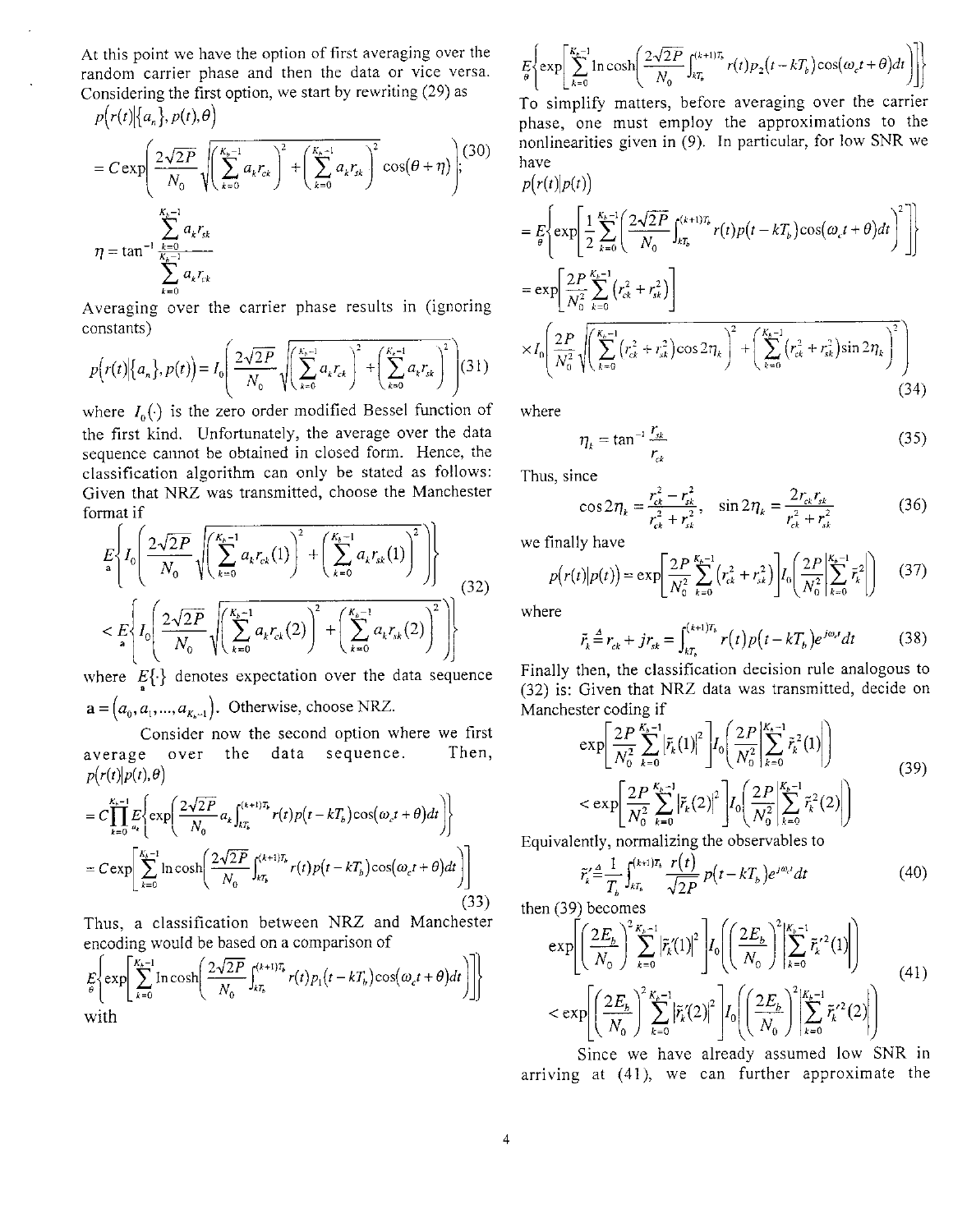nonlinearities in that equation by their values for smali arguments. Retaining only linear terms, we arrive at the simplification

$$
\sum_{k=0}^{K_k-1} |\tilde{r}'_k(1)|^2 < \sum_{k=0}^{K_k-1} |\tilde{r}'_k(2)|^2 \tag{42}
$$

or, equivalently

$$
\sum_{k=0}^{K_{\lambda}-1} \left| \tilde{r}_{k}(1) \right|^{2} < \sum_{k=0}^{K_{\lambda}-1} \left| \tilde{r}_{k}(2) \right|^{2} \tag{43}
$$

which again does not require knowledge of SNR. On the other hand, if we retain second-order terms, then (41) simplifies to

$$
\sum_{k=0}^{K_s-1} \left| \tilde{r}_k'(1) \right|^2 + \frac{1}{4} \left( \frac{2E_b}{N_0} \right)^2 \left[ 2 \left( \sum_{k=0}^{K_s-1} \left| \tilde{r}_k'(1) \right|^2 \right)^2 + \left| \sum_{k=0}^{K_s-1} \tilde{r}_k'^2(1) \right|^2 \right] \n< \sum_{k=0}^{K_s-1} \left| \tilde{r}_k'(2) \right|^2 + \frac{1}{4} \left( \frac{2E_b}{N_0} \right)^2 \left[ 2 \left( \sum_{k=0}^{K_s-1} \left| \tilde{r}_k'(2) \right|^2 \right)^2 + \left| \sum_{k=0}^{K_s-1} \tilde{r}_k'^2(2) \right|^2 \right] \tag{44}
$$

which is SNR-dependent.

Expanding  $(43)$  in the form of  $(10)$ , we obtain

$$
\sum_{k=0}^{K_b-1} \left( \int_{kT_b}^{(k+1)T_b} r(t) \cos \omega_c t dt \right)^2 + \left( \int_{kT_b}^{(k+1)T_b} r(t) \sin \omega_c t dt \right)^2
$$
  

$$
< \sum_{k=0}^{K_b-1} \left( \int_{kT_b}^{(k+1/2)T_b} r(t) \cos \omega_c t dt - \int_{(k+1/2)T_b}^{(k+1)T_b} r(t) \cos \omega_c t dt \right)^2
$$
  
+ 
$$
\sum_{k=0}^{K_b-1} \left( \int_{kT_b}^{(k+1/2)T_b} r(t) \sin \omega_c t dt - \int_{(k+1/2)T_b}^{(k+1)T_b} r(t) \sin \omega_c t dt \right)^2
$$
 (45)

or

$$
\operatorname{Re}\left\{\sum_{k=0}^{K_b-1} \int_{kT_b}^{(k+1/2)T_b} r(t)e^{j\omega_c t} dt \int_{(k+1/2)T_b}^{(k+1)T_b} r(\tau)e^{-j\omega_c t} d\tau \right\} < 0
$$
 (46)

which is the analogous result to (11) for the coherent case.

For high SNR, even after applying the approximations to the nonlinearities given in (9), it is still difficult to average over the random carrier phase. Instead, we take note of the resemblance between (46) and (11) for the low SNR case and propose an ad hoc complex equivalent to (12) for the noncoherent high SNR case, namely,

$$
\sum_{k=0}^{K_{k}-1} \left| \int_{kT_{b}}^{(k+1/2)T_{b}} r(t) e^{j\omega_{c}t} dt + \int_{(k+1/2)T_{b}}^{(k+1)T_{b}} r(t) e^{j\omega_{c}t} dt \right|
$$
\n
$$
< \sum_{k=0}^{K_{b}-1} \left| \int_{kT_{b}}^{(k+1/2)T_{b}} r(t) e^{j\omega_{c}t} dt - \int_{(k+1/2)T_{b}}^{(k+1)T_{b}} r(t) e^{j\omega_{c}t} dt \right|
$$
\n(47)

Figure **3** is a block diagram of the implementation of the low and high SNR classifiers defined by (46) and (47).

### **PROBABILITY OF MISCLASSIFICATION FOR NONCOHERENT BPSK**

To compute the probability of misclassification, we note that (46) is still made up of a sum of products of mutually independent real Gaussian RVs and thus can still be written in the form of (14) with twice as many terms, i.e.,

$$
D = \frac{1}{2} \sum_{k=0}^{K_{k}-1} \left( X_{k} Y_{k}^{*} + X_{k}^{*} Y_{k} \right)
$$
 (48)

where now the complex Gaussian RVs are defined as  $X_k = X_{ck} + jX_{sk}$ ,  $Y_k = Y_{ck} + jY_{sk}$ . The means of the terms are given by

$$
\overline{X}_k = \overline{Y}_k = a_k (\cos \theta - j \sin \theta) \sqrt{P / 8} T_b \tag{49}
$$

whereas the variances and crosscorrelations are the same as in (15). Thus, since the magnitude of the means in (49) is reduced by a factor of  $\sqrt{2}$  relative to that of the means in **(15),** we conclude that the probability of misclassification is obtained from (23) by replacing  $E_b$  /  $N_0$  with  $E_b$  /  $2N_0$  and  $K_b$  with  $2K_b$  resulting in

$$
P_M = \frac{1}{2^{2K_b - 1}} \sum_{k=1}^{K_b} \binom{2K_b - 1}{K_b - k} \sum_{n=0}^{k-1} \exp\left(-\frac{K_b E_b}{2N_0}\right) \frac{\left(K_b E_b / 2N_0\right)^n}{n!} \tag{50}
$$

Fig. 4 illustrates numericaI results for the misclassification probability obtained by computer simulation for the low SNR and high SNR reducedcomplexity data format classifiers as specified by (46) and (47), respectively, as well as the optimum classifier described by the comparison below Eq. **(33).** Also illustrated are the numerical results obtained from the closed-form analytical solution given in (50) for the low SNR reduced-complexity scheme (which are in exact agreement with the simulation results). As in the coherent case, the difference in performance between the low and high SNR reduced-complexity classifiers is again quite small over a large range of SNRs. Furthermore, we see here again that the performances of the approximate but simpler classification algorithms are in close proximity to that of the optimum one. Finally, comparison between the corresponding coherent and noncoherent classifiers is illustrated in Fig. *5* and reveals a penalty of approximately 1 dB or less depending on the SNR.

#### **ACKNOWLEDGEMENT**

This research was carried out at the Jet Propulsion Laboratory, California Institute of Technology, under contract with the National Aeronautics and Space Administration.

#### **REFERENCES**

1. J. Proakis, Digital Communications, New York: McGraw-Hill, 4th ed., *2001.* 

2. M. *K.* Simon and M.-S. Alouini, **Digital** *Communication over Fading Channels: A Unified Approach to Performance* Analysis, 2nd ed., New York: John Wiley & Sons., 2005.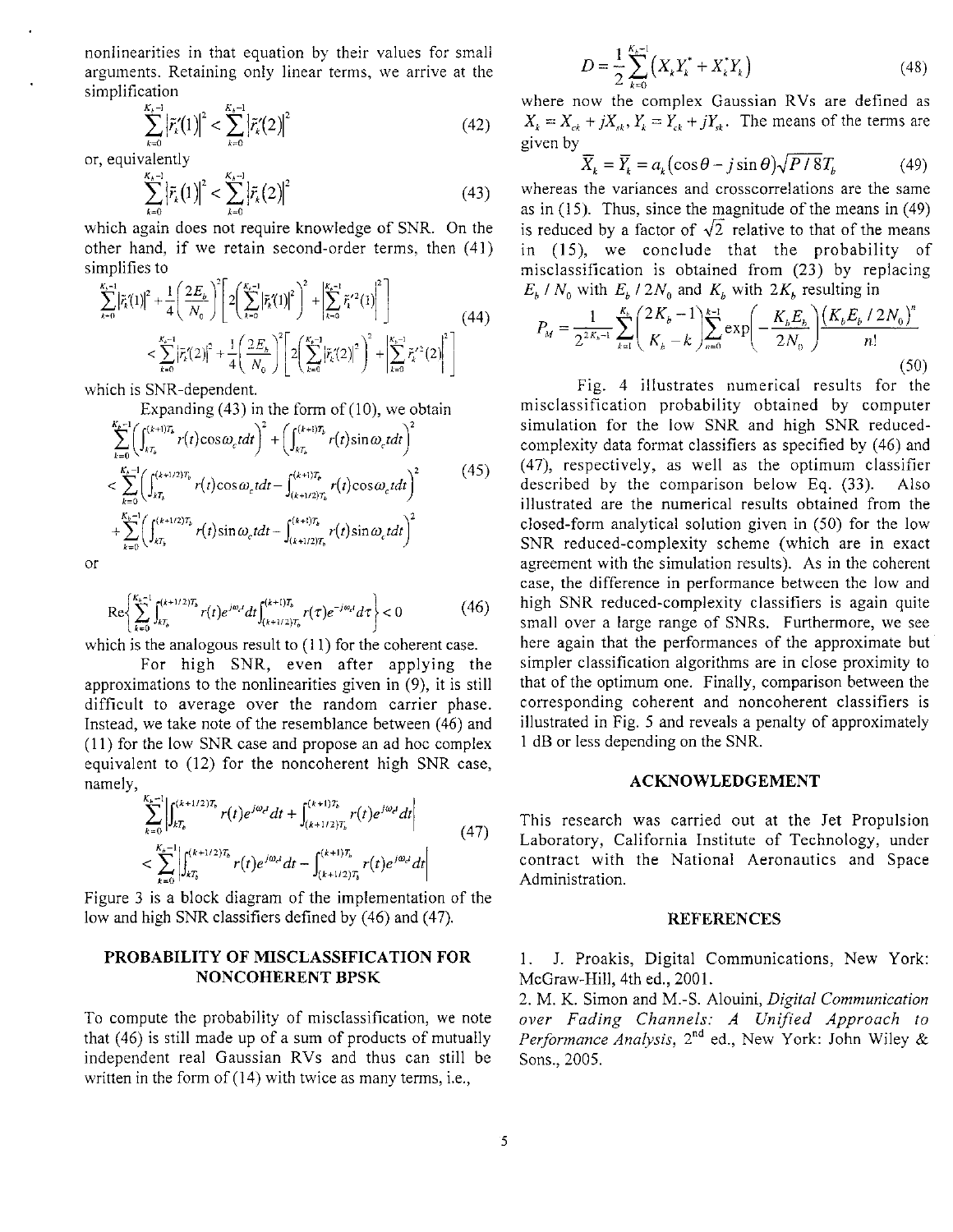(a) Low SNR





Fig. 1. Reduced Complexity Coherent Data Format Classifiers for BPSK Modulation